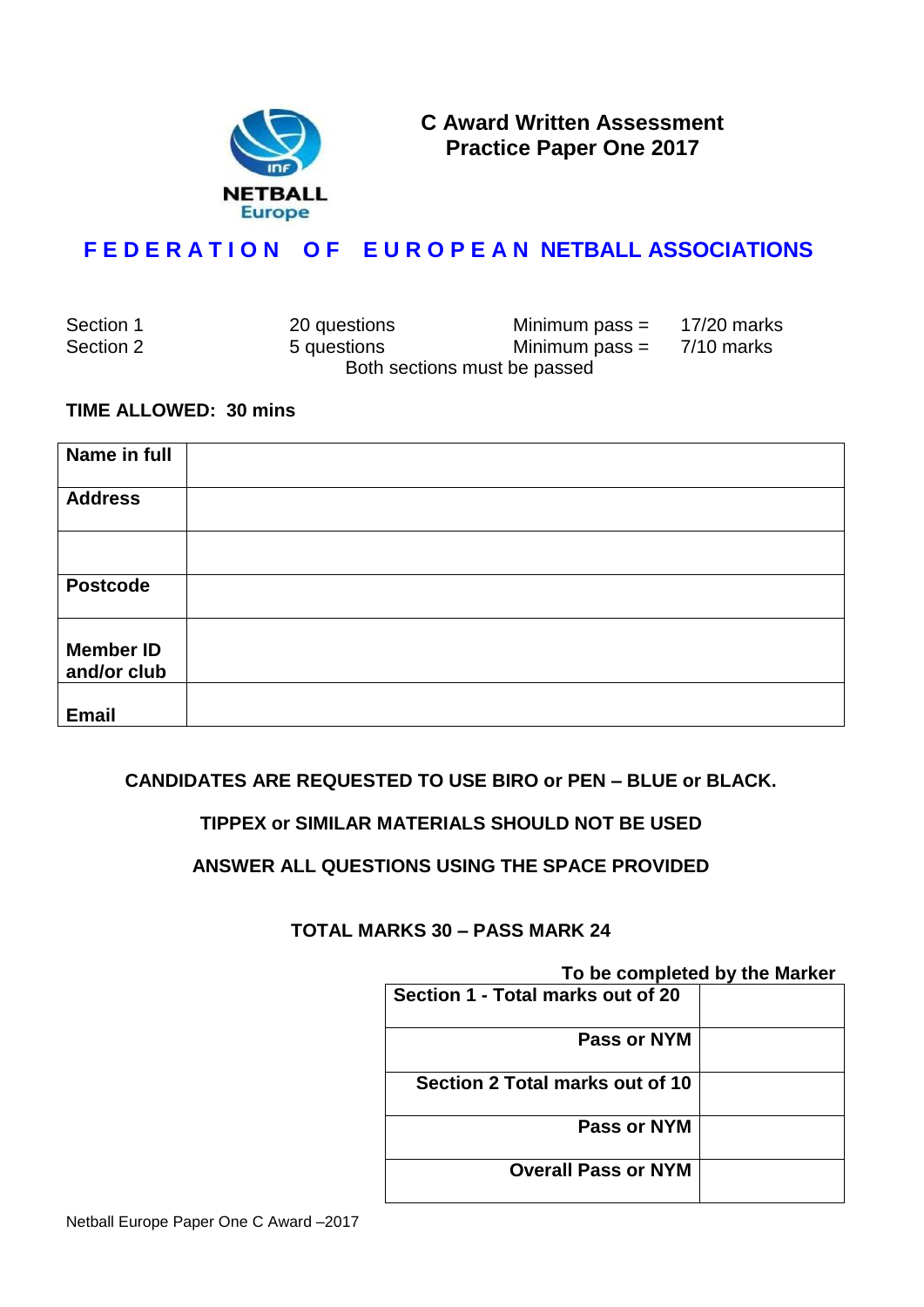# **SECTION 1 Answer ALL questions ANSWER 'YES' or 'NO**

|                 |                                                                                                                                                                                                                                                                                                                   | <b>YES or NO</b> |  |
|-----------------|-------------------------------------------------------------------------------------------------------------------------------------------------------------------------------------------------------------------------------------------------------------------------------------------------------------------|------------------|--|
| $\mathbf{1}$    | Can a player land on two feet simultaneously, and then step forward onto their<br>right foot before releasing the ball?                                                                                                                                                                                           |                  |  |
| $\overline{2}$  | May a Goal Keeper lean on the ball in the centre third to regain their balance?                                                                                                                                                                                                                                   |                  |  |
| 3               | A Goal Shooter lands on both feet simultaneously with her feet either side of<br>the line bounding the goal circle, then lifts the foot which is in contact with the<br>ground outside the circle and balances on one foot inside the goal circle, does<br>the goal count if she makes a successful shot at goal? |                  |  |
| $\overline{4}$  | Do the Umpires decide by tossing a coin, who will blow the whistle to start the<br>match?                                                                                                                                                                                                                         |                  |  |
| 5               | Is this the correct terminology and umpire will use when penalising a minor<br>infringement- (a) infringement, (b) sanction, (c) to which team, and (d) Where<br>the sanction should be taken from?                                                                                                               |                  |  |
| 6               | When play is stopped for an Injury or Illness may the player receive treatment<br>within the 30 seconds and continue to play?                                                                                                                                                                                     |                  |  |
| $\overline{7}$  | Should an Umpire stop play if she notices that a player is bleeding?                                                                                                                                                                                                                                              |                  |  |
| 8               | May a player roll the ball to herself to gain possession of the ball?                                                                                                                                                                                                                                             |                  |  |
| 9               | May a player deliberately throw the ball at another player?                                                                                                                                                                                                                                                       |                  |  |
| 10              | If a player is in possession of the ball falls over while still holding the ball, are<br>they allowed to play the ball when they are still on the ground?                                                                                                                                                         |                  |  |
| $\overline{11}$ | When a player is in possession of the ball, may an opponent attempt to<br>intercept the ball if they are at least 0.9 metres (3 feet) away from the landing<br>foot of the player in possession of the ball?                                                                                                      |                  |  |
| 12 <sub>2</sub> | At a Centre Pass if the ball lands in the Goal Third without being touched by<br>any player standing in the Centre Third, is the Free Pass awarded in the Centre<br>Third?                                                                                                                                        |                  |  |
| 13              | Does the Umpire blow the whistle if it is clear who has put the ball out of court?                                                                                                                                                                                                                                |                  |  |
| 14              | When a Penalty Pass is awarded, must the infringing player make every effort<br>to move quickly to the position indicated by the Umpire?                                                                                                                                                                          |                  |  |
| 15              | Are sanctions awarded to a Team and therefore any player allowed in the area<br>indicated by the Umpire, may take the pass?                                                                                                                                                                                       |                  |  |
| 16              | If two opposing players enter the centre third simultaneously before the whistle<br>is blown, if neither player touches the ball, are they penalised?                                                                                                                                                             |                  |  |
| 17              | At a centre pass, must the Centre have at least one foot wholly within the<br>centre circle?                                                                                                                                                                                                                      |                  |  |
| 18              | May a Player from the team taking the centre pass, touch or catch the ball in<br>the air then land on both feet simultaneously astride the transverse line?                                                                                                                                                       |                  |  |
| 19              | Do you award a toss-up if the ball is caught simultaneously by two opposing<br>players where one is fully on court and the other is standing off the court?                                                                                                                                                       |                  |  |
| 20              | Is it correct that only Contact that Interferes with an opponent's play is<br>penalised?                                                                                                                                                                                                                          |                  |  |
|                 | Section 1 Total marks - Page 2                                                                                                                                                                                                                                                                                    |                  |  |
|                 |                                                                                                                                                                                                                                                                                                                   |                  |  |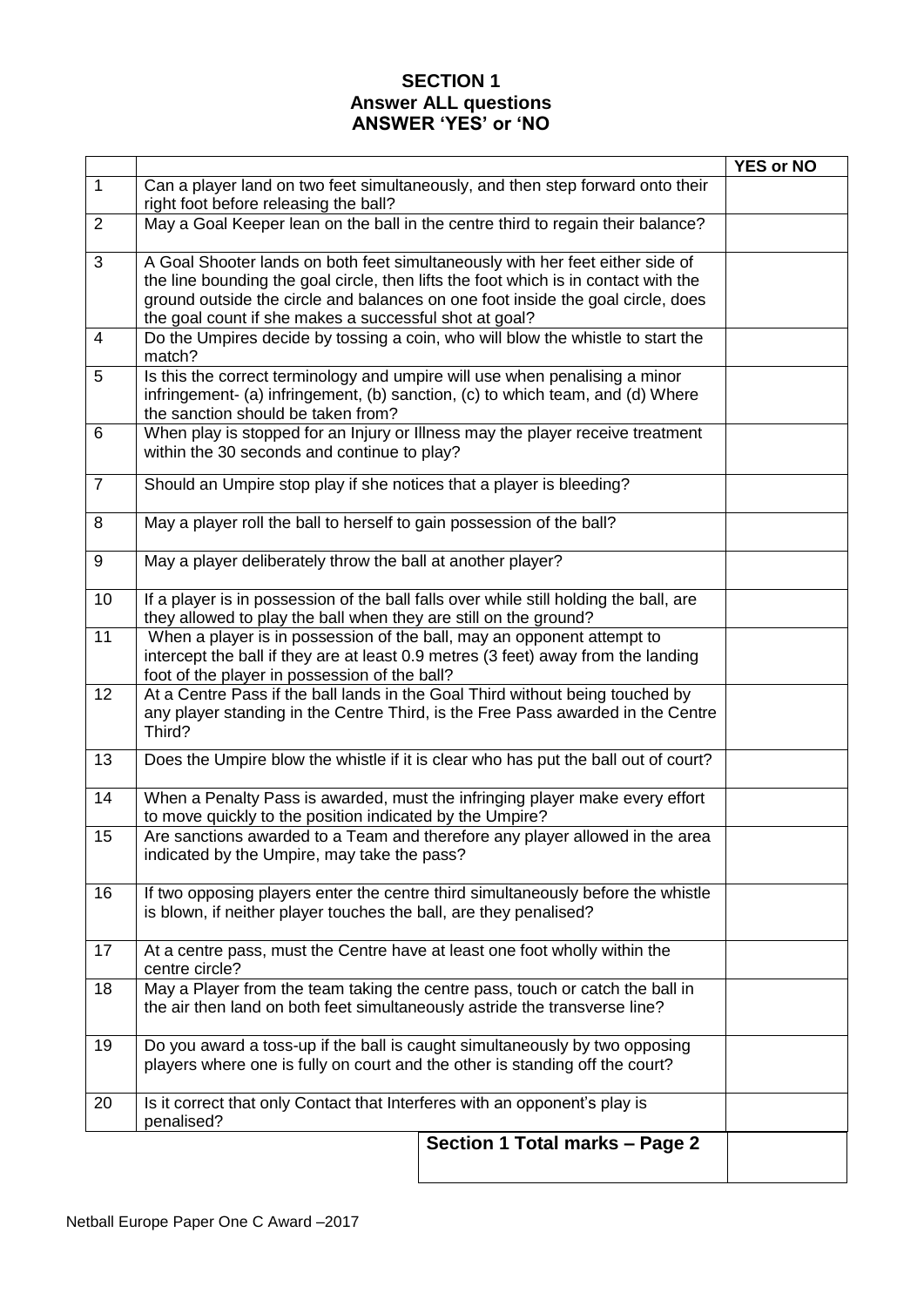#### **SECTION 2 - 5 questions - 10 marks**

## **Answer ALL questions**

21. In a standard netball court as show below, what are the dimensions of the goal circles?



22. What action does the Umpire take is two opposing players gain possession of the ball in quick succession?

23. When an opposing player is defending a shot at goal, name two actions they may not do to interfere with the shot? State the Sanction also?

| Section 2 marks - Page 3 |  |
|--------------------------|--|